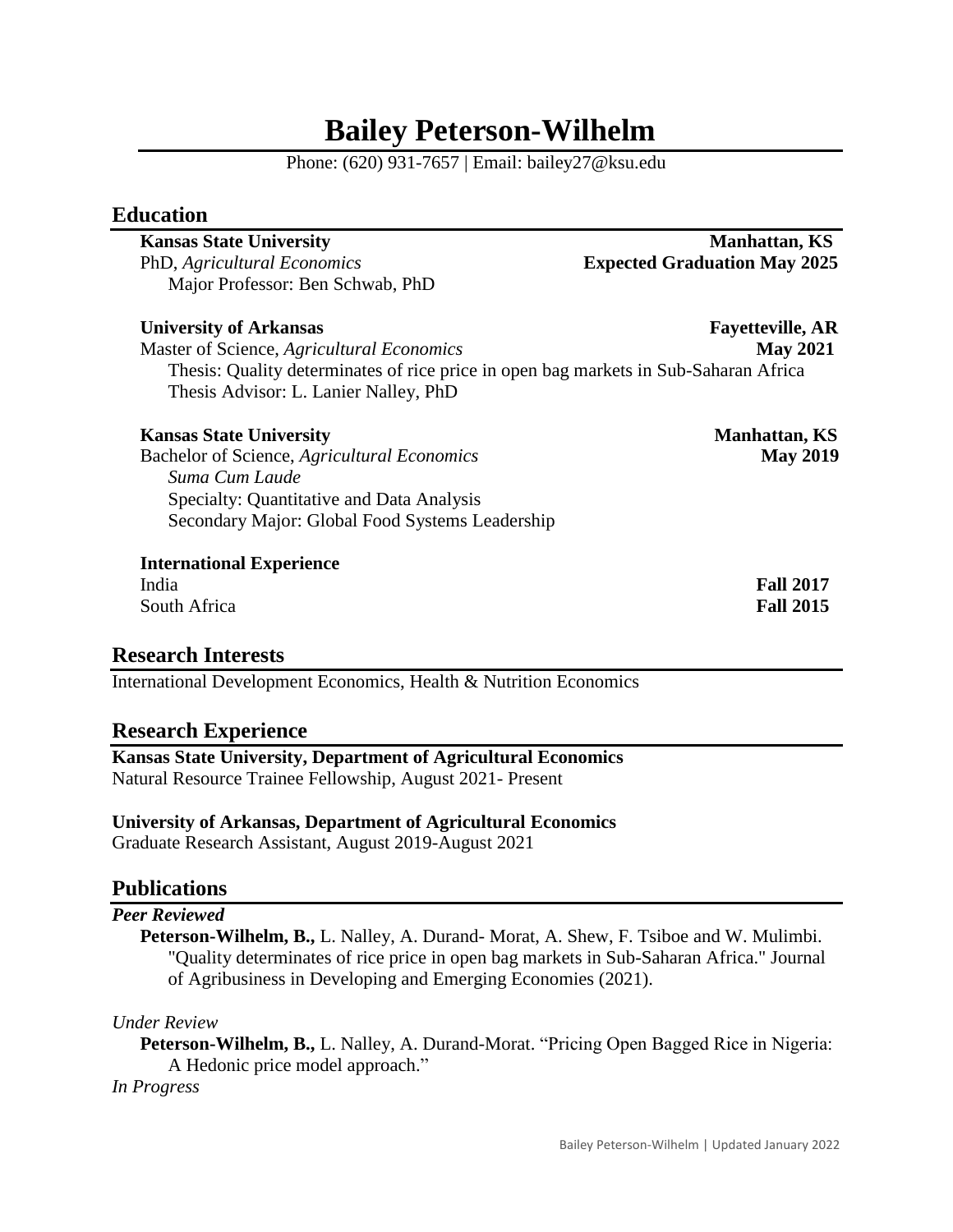- **Peterson-Wilhelm, B.,** L. Nalley, A. Durand-Morat, J. Norsworthy, M. Bagavathiannan, "Economic and Environmental Value of Screening for Herbicide Resistance in Barnyardgrass in Arkansas"
- **Peterson-Wilhelm, B.,** B. Schwab, "How does recall bias impact separability tests?"

#### *Research Report*

**Peterson-Wilhelm, B.,** L. Nalley, A. Durand-Morat, A. Shew, R. Parajuli and G. Thoma. "The Benefits of the Arkansas Rice Check-off Program."

# **Conferences**

#### *Oral Presentations*

- **Peterson-Wilhelm, B.,** L. Nalley, A. Durand-Morat, J. Norsworthy, "What is the Value of Screening for Herbicide Resistance in Arkansas?" Selected Paper presentation at Southern Agricultural Economics Association Annual Meeting Annual Meeting, New Orleans, Lousisiana, February 14-15, 2022.
- **Peterson-Wilhelm, B.,** L. Nalley, A. Durand-Morat, A. Shew, R. Parajuli and G. Thoma. "Benefit Cost Ratio of the Arkansas Rice Checkoff Program." Call for paper accepted at Southern Agricultural Economics Association Annual Meeting, Virtual, February 6-9 2021.
- **Peterson-Wilhelm, B.,** L. Nalley, A. Durand- Morat, A. Shew, F. Tsiboe and W. Mulimbi. "Rice Quality Preferences and Value Heterogeneity in Sub-Saharan Africa" Selected Paper presented at Food Distribution Research Society Annual Conference, Virtual, October 13, 2020.
- **Peterson-Wilhelm, B.,** L. Nalley, A. Durand-Morat, A. Shew, R. Parajuli and G. Thoma. "The Economic and environmental benefits of the Rice Checkoff Program in Arkansas". Presented to the 2020 Delta States Farm Management and Agricultural Policy Working Group (SERA 35). Online. September 25, 2020.
- **Peterson-Wilhelm, B.,** L. Nalley, and A. Durand-Morat. "Pricing Open Bagged Rice in Nigeria: A Hedonic price model approach" Selected Paper presented at Agricultural & Applied Economics Association Virtual Meeting, Virtual, August 10- 11, 2020.
- **Peterson-Wilhelm, B.,** L. Nalley, F. Tsiboe, and A. Durand-Morat. "Do Rice Markets in Ghana Work Efficiently?" Selected Paper presented to Rice Technical Working Group, Orange Beach, Alabama, February 23-27, 2020.
- **Peterson-Wilhelm, B.,** L. Nalley, W. Mulimbi and A. Durand-Morat. "Assessing Rice Market Efficiencies in the Democratic Republic of the Congo." Selected Paper presented at Southern Agricultural Economics Association Annual Meeting, Louisville, Kentucky, February 1-4, 2020.

#### *Posters*

- **Peterson-Wilhelm, B.,** L. Nalley, A. Durand-Morat, J. Norsworthy, "Economic and Environmental Value of Screening for Herbicide Resistance in Barnyardgrass in Arkansas" Selected Poster presented at Agricultural & Applied Economics Association Annual Meeting, Austin, Texas, August 1-4, 2021.
- Peterson-Wilhelm, B., L. Nalley, A. Durand-Morat, A. Shew. "Are rice markets efficient in Mozambique to help alleviate food insecurity?" Selected Poster presented at  $4<sup>th</sup>$ International Conference on Global Food Secuirty Online, Virtual, Deceomber 7-9, 2020.